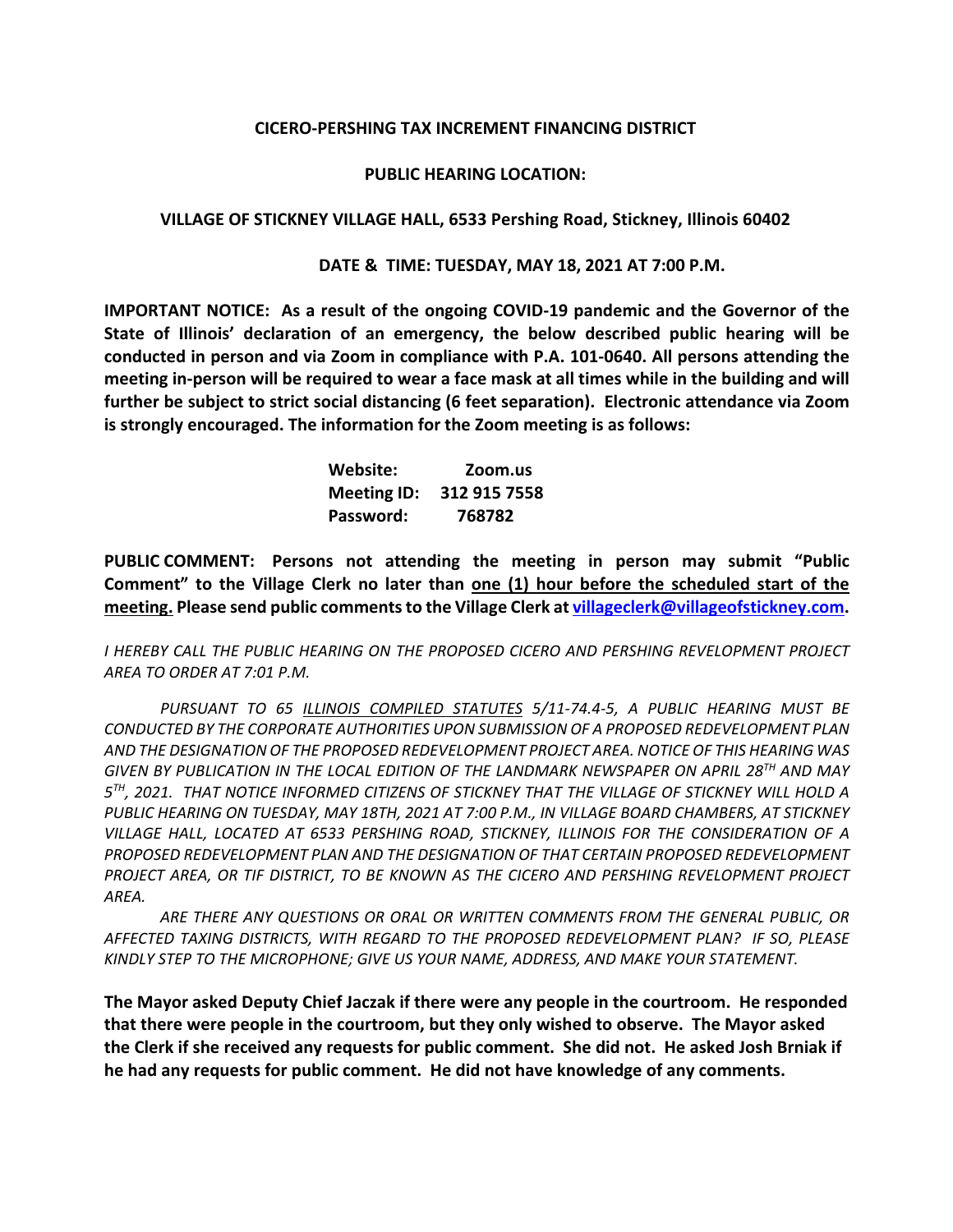## **Page 2**

**Village Attorney Tiffany Nelson-Jaworski stated that because of Covid restrictions we are meeting remotely and there are people present in the courtroom, but no one has requested to speak. She asked if Board members had any comments.** 

**The Mayor asked the Trustees if they had any comments or concerns on the Cicero-Pershing Tax Increment Financing District.**

**Trustee White, no**

**Trustee Kapolnek, no**

**Trustee Hrejsa, no**

**Trustee Milenkovic, no**

**Trustee Torres is absent**

**Trustee Savopoulos gave the following input: He thanked everyone for getting this done. It is going to be very beneficial for our Village in that area of Cicero Avenue and Pershing. I think you will like what you see in the future.** 

**Village Attorney Tiffany Nelson-Jaworski introduced Chuck Durham from Kane, McKenna who is also in the courtroom. She asked him to give a statement on the TIF. The Mayor explained, "The TIF will be on Pershing and Cicero Avenue. Trustee Savopoulos, along with several Trustees before me and with Chuck have been working to put this TIF together for about six years. Chuck is the master of this and requested that he explain what it is all about."**

**Chuck Durham informed us, "This is a great opportunity for your Village. It is the first Taxing Increment Financing District that this Village has undertaken. Most communities in the state have several TIF Districts. Now Stickney is in that number and represents an opportunity to redevelop a special commercial area of the Village. With the supervision of the Village Attorney, we did undertake all the notices required from the TIF law. The Village followed each and every step required in the process. If the Village Board has a mind to, it is important to note that the Village Board cannot take any action on the TIF District tonight. They have to wait at least fourteen days. Therefore, we plan to make a recommendation to the Village Board on June 1 with all the ordinances presented before you. We will recommend at that time that the Village Board consider adoption of the TIF District."** 

**The Mayor asked if the Trustees had any questions.**

**Trustee White, no Trustee Savopoulos, no Trustee Kapolnek, no Trustee Hrejsa, no Trustee Milenkovic, no Trustee Torres is absent**